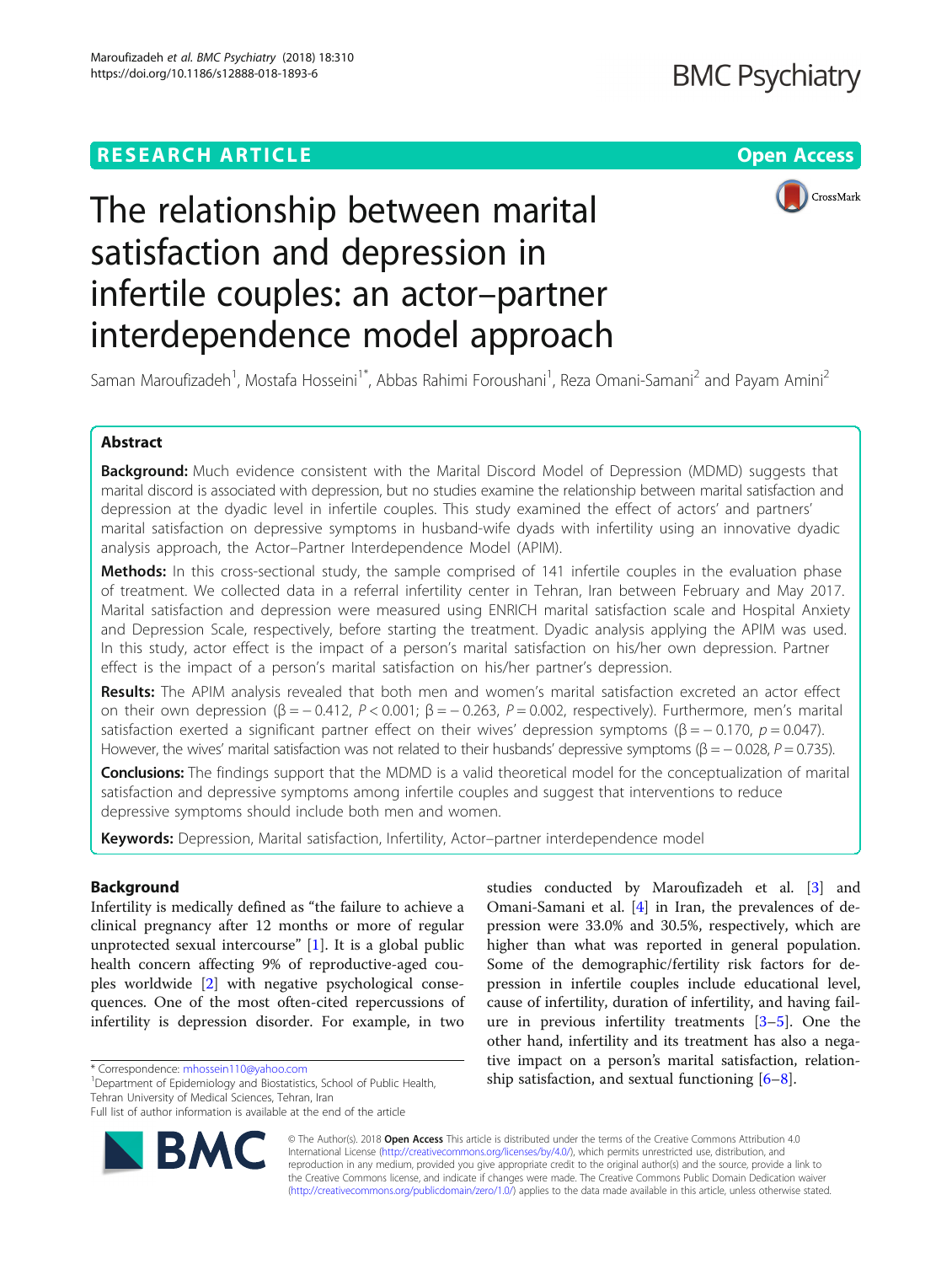Based on the Marital Discord Model of Depression (MDMD) [\[9\]](#page-5-0), marital discord is an important risk factor for depressive symptoms in married couples. A growing body of evidence support the MDMD. For example, in a meta-analysis of 26 cross-sectional study, the effect size of marital satisfaction on depression was − 0.42 for women and − 0.37 for men [\[10\]](#page-5-0). In addition, longitudinal studies have found that marital dissatisfaction is associated with subsequent depressive disorder  $[11, 12]$  $[11, 12]$  $[11, 12]$  $[11, 12]$ . On the other hand, marital satisfaction is strongly influenced by sexual functioning. Satisfying marital and sexual functioning protects against the development of psychological distress but is also a factor related to depression and anxiety [[13,](#page-5-0) [14\]](#page-5-0).

A fundamental assumption in behavioral and social science statistical methods is the independence of observations. Many of the phenomena studied in this context are dyadic in nature (e.g., research on man-woman dyads). The observations arising from such designs are not independent, but interdependent (i.e., the characteristics of one member of the dyad affects outcomes of the other member in the dyad) [\[15](#page-5-0), [16](#page-5-0)]. In this case, conventional statistical methods are not proper for analyzing data; Instead, the methods that take into account the interdependence is required [\[16](#page-5-0)]. To address this issue, Kenny et al. [\[16](#page-5-0)] developed the Actor Partner Interdependence Model (APIM), the most frequently used analytical model of dyadic data. This model simultaneously estimates the effects of an individual's attributes on his/her own outcome variable (actor effect), as well as his/her partner's (partner effect).

Most studies examining the effect of marital satisfaction on depression in infertile couples use the conventional statistical methods. Although valuable, these studies fail to take into account the interdependency of couples' data, and consequently fail to show interpersonal relationships. In addition, since experience of infertility is a shared problem between members of a couple, examining the interpersonal relationship is especially relevant [\[17](#page-5-0)]. Due to these reasons, in the last few years, APIM framework has been used to examine many relationship processes, including the effect of depression on quality of life in Iranian infertile couples [[18](#page-5-0)], and effects of spirituality and infertility-related stress on quality of life in Brazilian infertile couples [\[19](#page-5-0)]. The aim of the present study was twofold: (a) to examine whether there were differences in the levels of marital satisfaction and depression between men and women dyads with infertility, and (b) to apply the APIM framework to elucidate and differentiate actor and partner effects of marital satisfaction on depression in infertile couples.

## Methods

## Participants and procedure

This cross-sectional study was performed at the infertility treatment clinic of Royan Institute, Tehran, Iran. This clinic is one of the largest clinics for infertility treatment in Iran [[20\]](#page-5-0). Infertile couples come to this center, not only from the capital of Iran but also from all around the country. The data were collected in the evaluation phase of treatment using the convenience sampling method between February and May 2017. Couples had to meet the following criteria to be eligible for the study: (1) married couple; (12) 18 years or older; (2) willingness to take part in the study; (3) experiencing fertility problems; and (4) ability to read, write, and comprehend Persian. Both husband and wife were asked to complete the measures with no discussion between them. In total, 141 infertile couples agreed to participate and filled out the instruments completely (response rate: 82.9%).

## Measures

## Marital satisfaction

Marital satisfaction was measured using the 10-Item EN-RICH Marital Satisfaction Scale (EMS Scale). The EMS Scale is a 10-item self-report inventory that measures marital satisfaction  $[21]$  $[21]$ . Items are rated on a 5-point Likert scale, ranging from 1 (strongly disagree) to 5 (strongly agree). Total scores range from 10 to 50, with higher scores indicating greater marital satisfaction. In the current study, the Cronbach's alpha coefficients of EMS Scale for men and women were 0.752 and 0.790, respectively.

## Depression

Depression symptoms was measured using the Hospital Anxiety and Depression Scale (HADS). The HADS is a frequently used 14-item self-report inventory composed of two 7-items subscales: anxiety (HADS-A) and depression (HADS-D) [[22](#page-5-0)]. Items are rated on a 4-point Likert scale, ranging from 0 (no symptoms) to 3 (severe symptoms). Both subscales scores range from 0 to 21, with higher scores indicating greater levels of anxiety and depression. The Persian version of the HADS has shown satisfactory reliability and validity in infertile people [[23](#page-5-0)] and has been used in many studies involving infertile people [\[3](#page-5-0), [24\]](#page-5-0). In this study, we used only the HADS-D subscale. In the current study, the Cronbach's alpha coefficients of HADS-D subscale for men and women were 0.708 and 0.722, respectively.

## Statistical analysis

## Preliminary analyses

Comparison of demographics/fertility information, marital satisfaction and depression for husbands and wives were done using the McNemar test and paired t test. Pearson's correlation coefficient was used to determine the relationship among the study variables.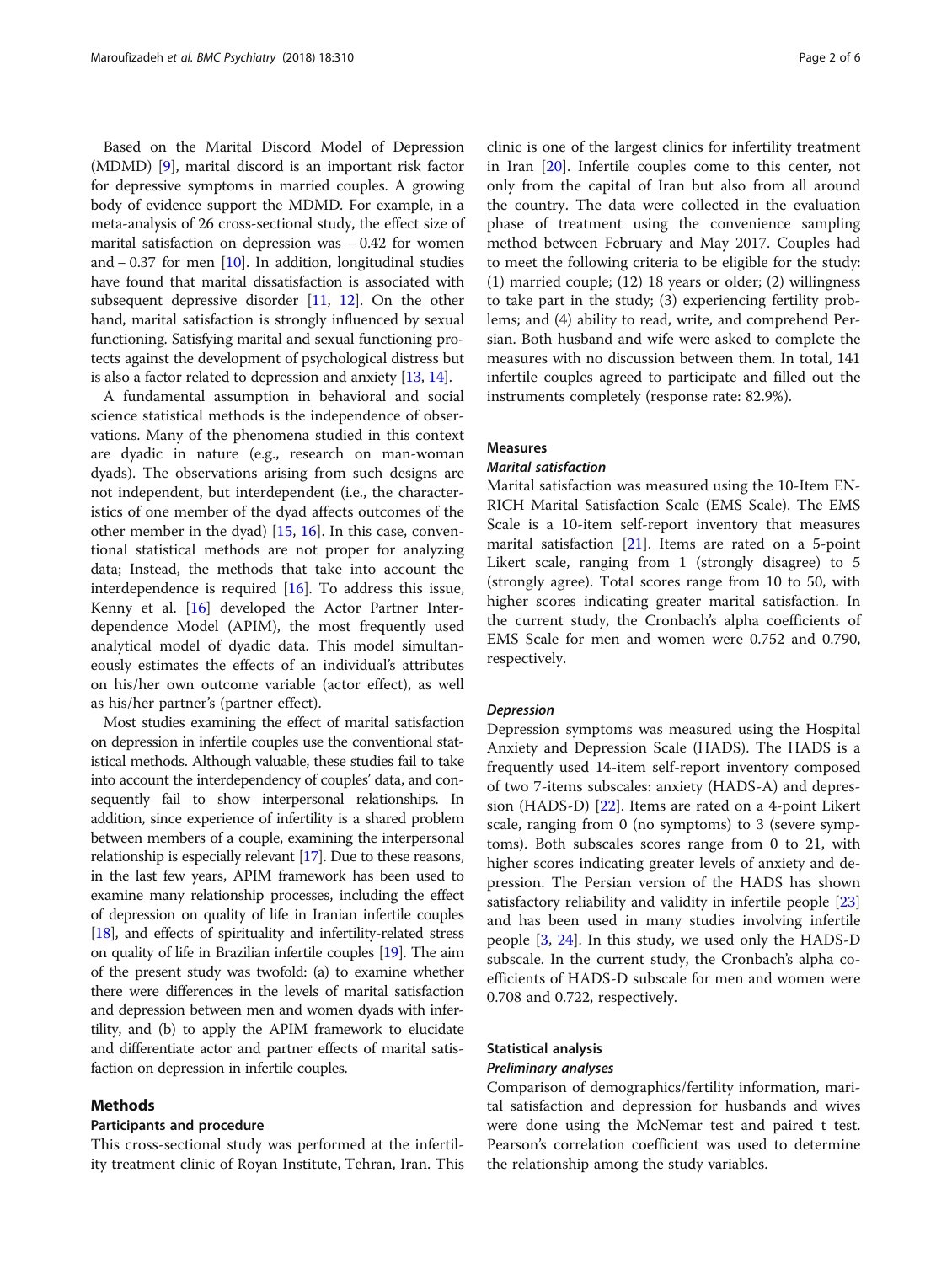## APIM analysis

In this study, we analyzed our data using the APIM approach. Figure 1 depicts the APIM framework of a husband-wife dyad in which there is two variables from each in the dyad: marital satisfaction and depression. This approach takes into account the interdependence of couples' data. Also, with APIM approach, both actor effects (e.g. how a person's level of marital satisfaction affects his or her own depression) as well as partner effects (e.g. how a person's level of marital satisfaction affects his or her partner's depression) can be examined simultaneously.

There are three methods to estimate the APIM parameters: the pooled regression modeling, multilevel modeling, and structural equation modeling (SEM). As recommended by Kenny et al. [[16\]](#page-5-0), SEM with distinguishable dyads is the simplest data analytic method for estimating the APIM.

The APIM analysis was done with Mplus software version 6.12 (Muthén & Muthén, Los Angeles, CA, USA), and preliminary analyses were done with IBM SPSS Statistics for Windows, Version 22.0 (IBM Crop., Armonk, NY, USA).

## Results

## Characteristics of the infertile couples

Table [1](#page-3-0) shows the demographic and fertility characteristics of the infertile couples. The wives, on average, were 5.10 years younger than their husbands (t  $_{(140)} = 12.88$ , P < 0.001), but had a similar education level as their husbands  $(\chi^2_{(1)} = 2.56, P = 0.109)$ . The mean duration of marriage and infertility were  $7.37 \pm 4.40$  and  $4.85 \pm$ 3.76 years, respectively. Infertility was due to a male or female factor in 36.2 and 21.3% of dyads, respectively. In 19.1%, both male and female factors were observed, and 23.4% of couples had unexplained infertility. Of the couples, 27.7% had secondary infertility, 23.4% had history of abortion and 49.6% were treated for infertility for the first time.

## Preliminary analyses

Means, SDs, and correlations for study variables are presented in Table [2](#page-3-0). According to the paired t test, there were no significant differences between men and women on the depression  $(t_{(140)} = 0.45, P = 0.653)$  and marital satisfaction ( $t_{(140)} = 0.09$ ,  $P = 0.925$ ).

Within-dyad correlations revealed that wives' and husbands' scale scores were significantly correlated for depression  $(r = 0.256, P = 0.002)$  and marital satisfaction  $(r = 0.423, P < 0.001)$ . Based on Pearson correlations, husbands' marital satisfaction was correlated with both their own depression  $(r = -0.424, P < 0.001)$  and their wives' depression  $(r = -0.281, P < 0.001)$ . Wives' marital satisfaction were also correlated with both their own depression  $(r = -0.335, P < 0.001)$  and their husbands' depression ( $r = -0.203$ ,  $P = 0.016$ ).

## APIM analysis

The APIM analysis indicated that the man's marital satisfaction as well as woman's marital satisfaction exhibited an actor effect on their own depression ( $\beta$  = -0.412,  $P < 0.001$ ;  $\beta = -0.263$  $\beta = -0.263$ ,  $P = 0.002$ , respectively) (Table 3). With regard to partner effects, however, only the man's marital satisfaction had a partner effect on woman's depression (β = - 0.170,  $p = 0.047$ ). The partner effect of woman's marital satisfaction on man's depression was not significant (β = − 0.028,  $P$  = 0.735).

## **Discussion**

To the best of our knowledge, this study is the first of its kind to use the APIM approach to examine the intrapersonal and interpersonal influences of marital satisfaction on depression in a sample of infertile couples. Although the most of studies examining the relationship between marital satisfaction and depressive symptoms focused on the intrapersonal mechanisms (actor effects), there are growing calls to examine the interpersonal mechanisms (partner effects). Since infertility is also a shared problem between spouses, both men and women need to be

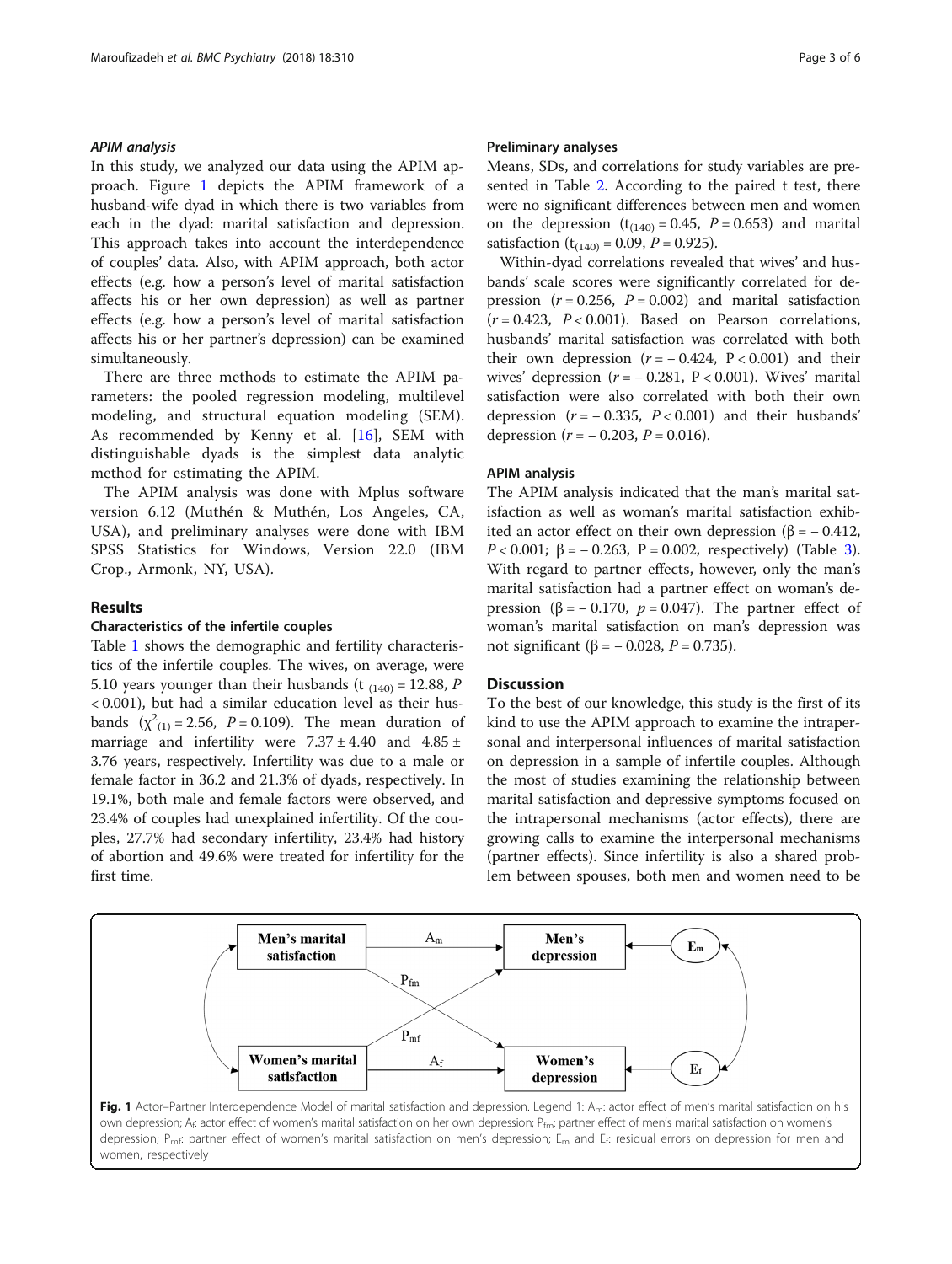|                                 | Men              | Women            | Test statistic        | P       |
|---------------------------------|------------------|------------------|-----------------------|---------|
| Age (years)                     | $34.92 \pm 6.35$ | $29.82 \pm 6.00$ | $t_{(140)} = 12.88$   | < 0.001 |
| Educational level               |                  |                  | $\chi^2_{(1)} = 2.56$ | 0.109   |
| Non-academic                    | 96(68.1)         | 85 (60.3)        |                       |         |
| Academic                        | 45 (31.9)        | 56 (39.7)        |                       |         |
| Duration of marriage (years)    | $7.37 \pm 4.40$  |                  |                       |         |
| Duration of infertility (years) | $4.85 \pm 3.76$  |                  |                       |         |
| Cause of infertility            |                  |                  |                       |         |
| Male factor                     | 51 (36.2)        |                  |                       |         |
| Female factor                   | 30 (21.3)        |                  |                       |         |
| Both                            | 27 (19.1)        |                  |                       |         |
| Unexplained                     | 33 (23.4)        |                  |                       |         |
| Failure of previous treatment   |                  |                  |                       |         |
| No (First treatment)            | 71 (50.4)        |                  |                       |         |
| Yes                             | 70 (49.6)        |                  |                       |         |
| History of abortion             |                  |                  |                       |         |
| No                              | 108 (76.6)       |                  |                       |         |
| Yes                             | 33 (23.4)        |                  |                       |         |
| Type of infertility             |                  |                  |                       |         |
| Primary                         | 102 (72.3)       |                  |                       |         |
| Secondary                       | 39 (27.7)        |                  |                       |         |

<span id="page-3-0"></span>**Table 1** Demographic and fertility characteristics of the infertile couples ( $n = 141$  couples)

Values are given as "Mean  $\pm$  SD" or "n (%)"

involved and considered as a dyad in the data analysis. According to within-dyad correlations, considerable correlations between wives' and husbands' scores were observed. These findings confirm that husbands and wives' scores were adequately related to be deemed statistically interdependent, and so APIM approach would be more appropriate than conventional statistical analyses.

In keeping with some previous studies [\[3](#page-5-0), [25\]](#page-5-0), we found that there was no significant difference between men and women in the depression level. However, in a two study conducted in Poland [[26](#page-5-0)] and Pakistan [\[27](#page-5-0)], women had a higher level of depression than men. In this study, there was also no sex difference in the marital satisfaction, which is in line with Peterson et al. study [[28](#page-5-0)]. In a study performed by Drosdzol and Skrzypulec [\[26\]](#page-5-0), women had a worse marital satisfaction than their husbands. In addition, general population studies indicate that marital and psychological distress are more common among women than men [[29](#page-5-0)].

Consistent with the MDMD, the current study showed the considerable actor effect of marital satisfaction on depression, which is also consistent with previous studies conducted in USA [[30](#page-5-0)], China [\[31](#page-5-0), [32\]](#page-5-0), Brazil [[33](#page-5-0)] and Israel [[12\]](#page-5-0). However, in a study conducted among Chinese older couples, neither of the actor effects was significant [[34](#page-5-0)].

The key finding of our study was the link between men's marital satisfaction and women's depression. In line with our expectation, we found that husband's lower marital satisfaction was associated with greater level of wives' depression. Contrary to our expectation, the present study does not confirm a strong partner effect of women's marital satisfaction on their husband's depression. In other words, regarding the partner effects, the

**Table 2** Means, standard deviations, and correlations among study variables ( $n = 141$  couples)

|                              | Mean (SD)    |              |                       |             | $\Lambda$ |
|------------------------------|--------------|--------------|-----------------------|-------------|-----------|
| 1 Men marital satisfaction   | 39.31 (6.56) |              |                       |             |           |
| 2 Men depression             | 4.94(3.41)   | $-0.424***$  |                       |             |           |
| 3 Women marital satisfaction | 39.26 (6.70) | $0.423***$   | $-0.203$ <sup>*</sup> |             |           |
| 4 Women depression           | 5.09(3.33)   | $-0.281$ *** | $0.256$ <sup>**</sup> | $-0.335***$ |           |
|                              |              |              |                       |             |           |

SD Standard Deviation \* P < 0.05; \*\*P < 0.01; \*\*\*P < 0.001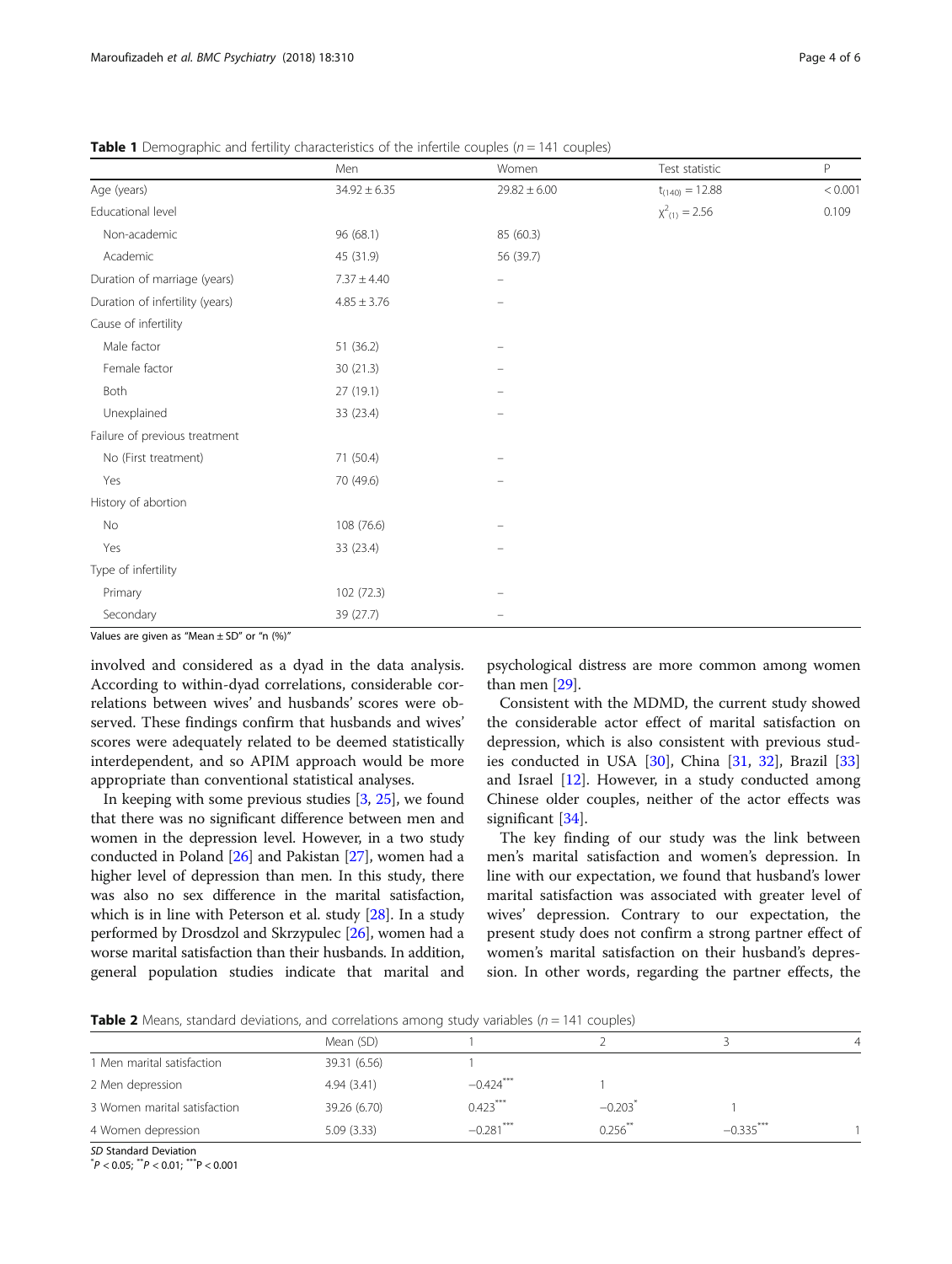|                                | Men             |      |         | Women           |      |       |
|--------------------------------|-----------------|------|---------|-----------------|------|-------|
|                                | $\beta$ (SE)    |      |         | $\beta$ (SE)    |      |       |
| Actor's marital satisfaction   | $-0.412(0.078)$ | 5.28 | < 0.001 | $-0.263(0.084)$ | 3.13 | 0.002 |
| Partner's marital satisfaction | $-0.028(0.084)$ | 0.34 | 0.735   | $-0.170(0.085)$ | .98  | 0.047 |

<span id="page-4-0"></span>**Table 3** Actor and partner effects of marital satisfaction on depression in infertile couples ( $n = 141$  couples)

β: Standardized Coefficient; SE Standard Error

MDMD was partly supported asymmetrically among infertile couples. This type of asymmetrical pattern of partner effects has also been reported in several previous studies [\[34](#page-5-0), [35](#page-5-0)]. However, contrary to our finding, Miller et al. [[31\]](#page-5-0) reported an opposite pattern of the partner effect in a sample of middle-aged Chinese couples.

The present research offers a number of important contributions to understanding the relationship between marital satisfaction and depression. Studies regarding this relationship tend to focus on individuals, despite the obviously dyadic nature of marital satisfaction. Many researches in this area also tend to focus on general population of adolescents and couples, most of whom have probably not yet become involved in long-term, committed marital relationships or have not yet experienced a shared health problem like infertility. The present study addresses these limitations, as it sought to test the MDMD in infertile married couples from a dyadic perspective. The findings of the present study have potentially important clinical implications. Probably one of the most key findings is the importance of taking a dyadic perspective on marital satisfaction and depression. Particularly, the study indicates that men's marital satisfaction is important to their wives' depression. Therapists working with infertile couples should be aware of these dyadic effects; thus, psychological interventions that target an enhancement of marital satisfaction and reduction of depression symptoms should treat the couple as a unit.

Our study had several limitations that should be considered when interpreting the findings. First, this study was conducted only in one center and therefore may not be generalizable. Second, the cross-sectional nature of the study design limits inferences about the causal relationships between marital satisfaction and depression. Longitudinal research is needed to better understand the relationship between marital satisfaction and depression symptoms, as these relationships can be multi-factorial and complex [\[36](#page-5-0)–[38\]](#page-5-0).

## Conclusion

Despite the limitations, the study findings provide support for the MDMD among infertile couples.

Particularly, besides the actor (intrapersonal) effects for both male and female, there were partner (interpersonal) effects of male marital satisfaction on female depression symptoms. Based on these findings, interventions to reduce depressive symptoms in infertile couples should include both husbands and wives simultaneously.

## **Abbreviations**

APIM: Actor–Partner Interdependence Model; EMS Scale: 10-Item ENRICH Marital Satisfaction Scale; HADS: Hospital Anxiety and Depression Scale; MDMD: Marital Discord Model of Depression; SEM: Structural Equation Modeling

#### Acknowledgements

The authors express their gratitude to the infertile couples who participated in this study and to the Royan Institute, Tehran, Iran for its kind cooperation in data collection.

## Funding

This research did not receive any specific grant from any agency in the public, commercial, or not-for-profit sector.

#### Availability of data and materials

The datasets used and/or analyzed during the current study available from the corresponding author on reasonable request.

## Authors' contributions

SM and MH: Study design and conception, data analysis and interpretation, and manuscript writing; ARF: Study design and conception, manuscript editing; ROS: Study design and conception, data acquisition, data interpretation, and manuscript editing; PA: Study design and conception, data acquisition, and manuscript editing. All authors approved the final version of the manuscript for submission.

#### Ethics approval and consent to participate

The Ethics Committee of Tehran University of Medical Sciences, Tehran, Iran, approved this study. Agreement to participate and a signed consent form were obtained from both members of couples before data collection.

#### Consent for publication

Not applicable.

#### Competing interests

The authors declare that they have no competing interests.

## Publisher's Note

Springer Nature remains neutral with regard to jurisdictional claims in published maps and institutional affiliations.

#### Author details

<sup>1</sup>Department of Epidemiology and Biostatistics, School of Public Health, Tehran University of Medical Sciences, Tehran, Iran. <sup>2</sup>Department of Epidemiology and Reproductive Health, Reproductive Epidemiology Research Center, Royan Institute for Reproductive Biomedicine, ACECR, Tehran, Iran.